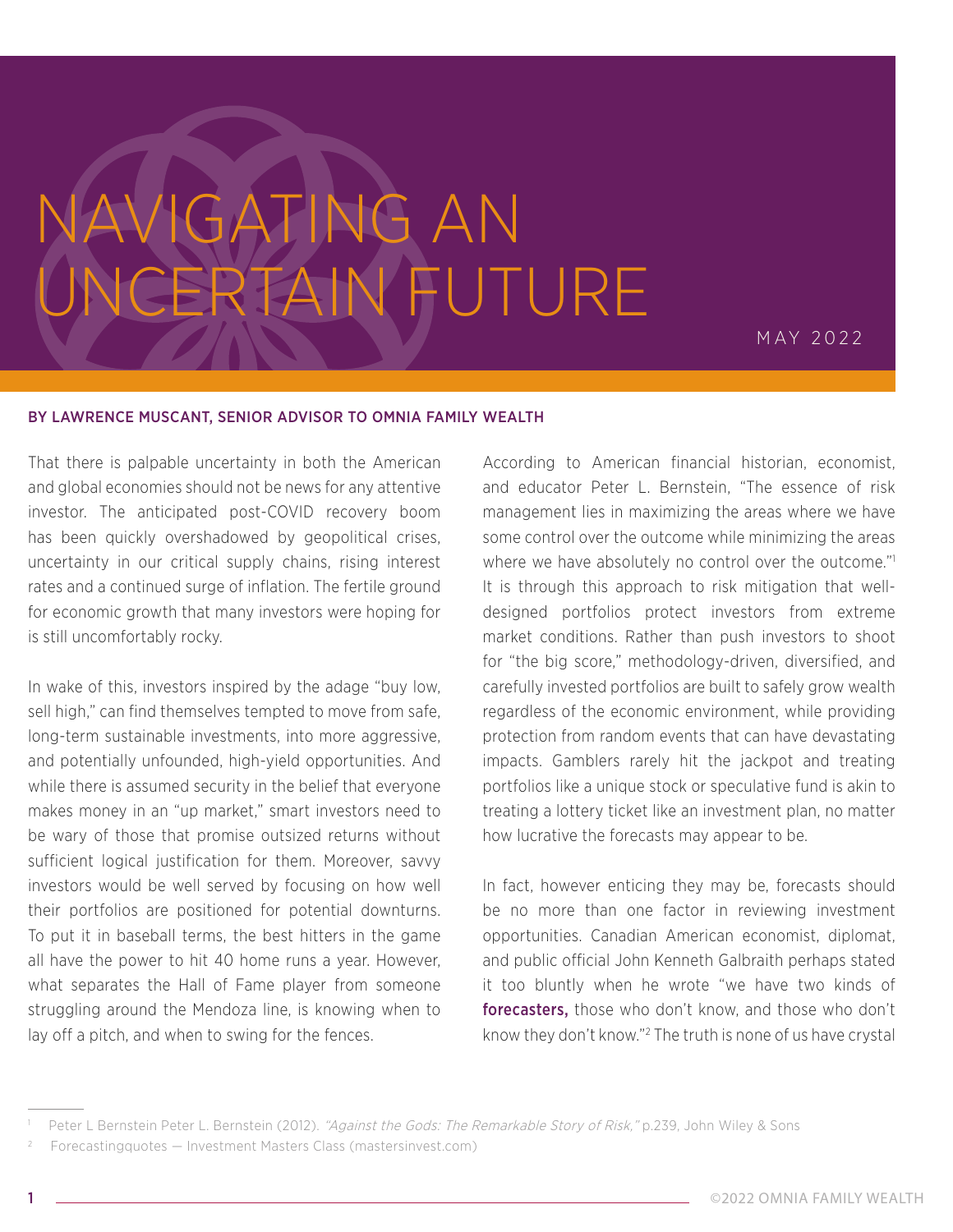balls that would enable us to accurately and consistently "time" the market. If we did, we would always know today where to best put our money tomorrow. So would everyone else, which would negate outsized returns for all involved. Smart investors, however, do conduct extensive research to best assess the probabilities that may lie ahead.

Perhaps the only economic certainty that we know is that markets run in cycles, and that by attuning oneself to its movement within these cycles, there is opportunity to maximize investment returns. When making this case in his book, "Mastering the Market Cycle: Getting the Odds on Your Side," Howard Marks notes that the odds for growth change "as our position in the cycle changes. If we do not change our investment stance as these things change, we're being passive regarding cycles; in other words, we're ignoring the chance to tilt the odds in our favor."3 For Marks, and others, such as Ray Dalio, no one sitting at the blackjack table knows for certain what cards they will be dealt. But, if they are careful in following the trajectory of the game, they should be able to pick up when the deck is hot and maximize their bets when it is favourable. On the investment side, those with a firm grasp of both quantitative and qualitative indicators can help gauge where we are in the cycle and offer opportune times and strategies for taking advantage of current positions.

Omnia's investment methodology leverages both streams of data to mitigate and respond to uncertainty and risk through a disciplined, systematic, rules-based and repeatable approach. In fact, "without some sort of strategy based on information, decision makers and investors are like captains of a ship, navigating in a foggy ocean with changing currents and winds, sailing without instruments, towards an uncertain destination."4 Because most important market events are unpredictable, one shouldn't gamble by trying to "time the market". Instead, Omnia's team applies research-based risk assessment and management at each stage of our decision-making process. We leverage fundamentals and valuations, applying this collective knowledge to produce alpha while mitigating risk.

Exceptionally large moves in the markets can take years to develop and can only be identified using a strategic process. At Omnia, our process starts by recognizing that at any point in time, the economy will be either in or transitioning out of one of four dominant economic environments: Growth, Recession, Inflation or Deflation (G.R.I.D.). Because different assets perform well or poorly in different economic environments, we use the G.R.I.D. framework, as well as the directions of interest rates and the value of the U.S. dollar, to shape portfolios that are properly diversified across all potential asset classes. This allows us the flexibility to allocate assets based on their correlation to an economic environment, not based on their correlation to other assets.



Howard Marks; Mastering the Market Cycle: Getting the Odds on Your Side, pg. 15.

<sup>4</sup> Carlos Alegria; Economic Cycles, Debt & Demographics; The Underlying Macroeconomic Forces that will Shape the Coming Dec, pg. 18.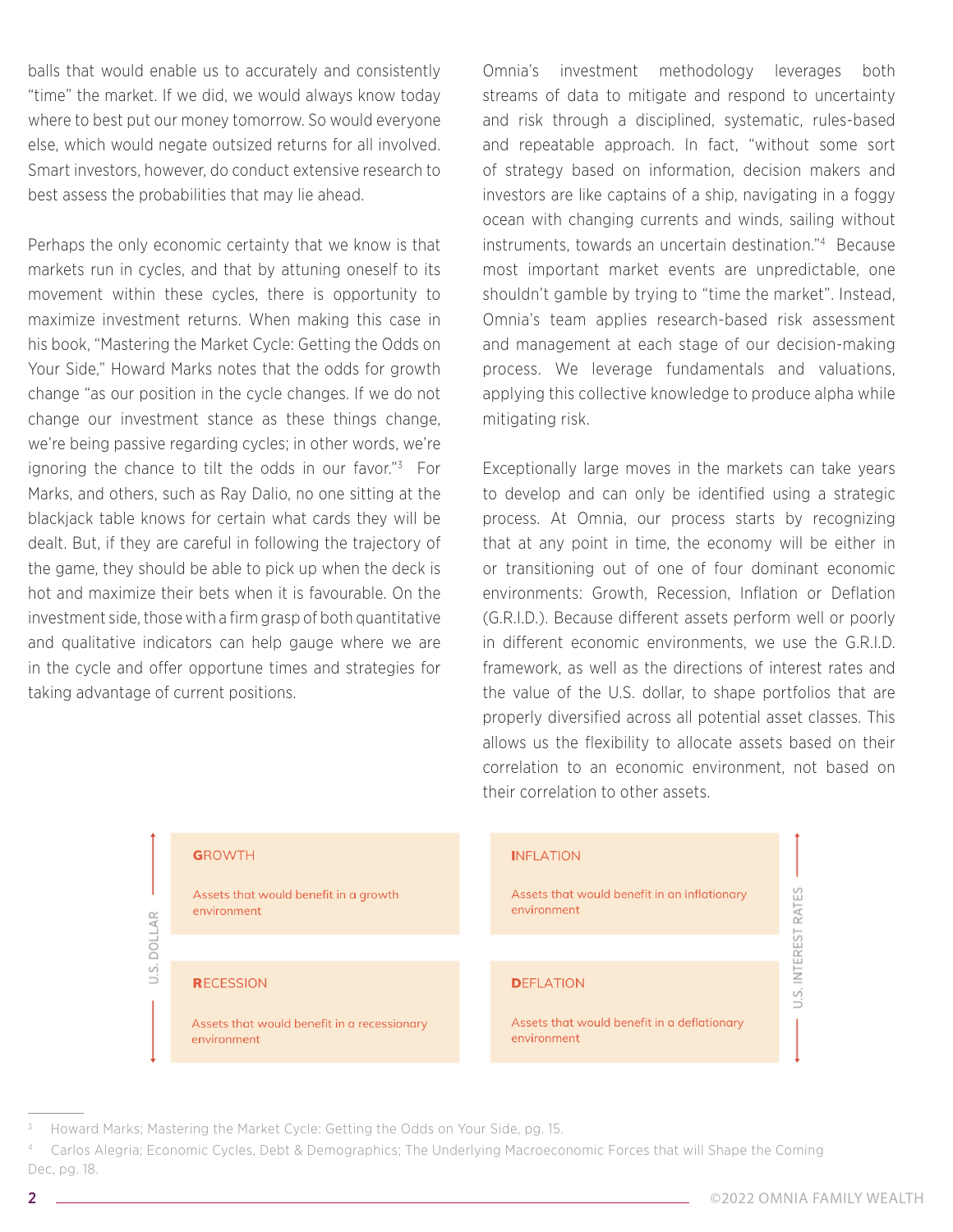For example, in a deflationary environment, very few assets tend to perform well, so our approach would focus on allocations to long-term Treasuries, cash, and other alternative strategies that would benefit from deflationary pressures. However, in a growth environment, where US equities typically perform well, we would focus our allocation accordingly by reducing or completely removing investments such as high yield bonds and commodities. In inflationary times, commodities, real estate, and allocations to emerging markets can perform well. During recession one might best look to investments in private debt and through targeted hedge funds designed to perform well during these environments. Smart investors determine where we are in the environments listed above and weight their allocations accordingly, across all G.R.I.D. quadrants.

Take for example the extreme events that began transpiring in early 2020. 2019 had been a great year, where investment grade bonds were up approximately 17%, commodities were up almost 12%, and the S&P 500 was up over 30%. As Covid-19 began spreading throughout the globe, markets moved rapidly from a state of growth to a state of deflation where all major asset prices began falling sharply. In March 2020, investment grade bonds dropped over 6%, commodities dropped over 16%, and the S&P 500 fell an additional 12% after falling over 8% the month before. As a response to this crisis, central banks around the globe engaged in massive quantitative easing by buying assets and injecting liquidity into the markets. As a result, most assets moved back to a 'growth mode' and we saw rapid rises in prices. Within less than a year, we then saw signs of inflation on the horizon. By the first quarter of 2022, inflation was hitting levels not seen since the 1970's. To sum up, since 2019 the economy went from growth, to deflation, to growth again, and now to high inflation. Because (as we mentioned above), different assets perform better/worse in different economic environments, traditional asset allocations would not have been able to capture these rapid moves of prices on both the up and down sides. This is why strategically-weighted allocation across all environments provides a superior methodology over the long run.

In essence, while others gamble indiscriminately and hope to get lucky, we always attempt to tilt the odds in our favor, and then make strategic investments. And through our strong commitment to diversification, we are always "diversified enough to survive tough times or bad luck so that skill and good process can have the chance to pay off over the long term."5

In an economic period like the one we are currently in, the uncertainty can often be daunting, and can lead to investors making either rash decisions, or no decisions at all. However, if the investor's portfolio has been crafted and curated properly, not only will they be adequately insulated from risk, but also be in the best position to take advantage of the opportunities available for stable and consistent growth. And with a respectful commitment to proper risk management, investors can consistently see superior returns in the long run.

<sup>5</sup> Joel Greenblatt 'The Most Important Things Illuminated: Uncommon Sense for the Thoughtful Investor.'